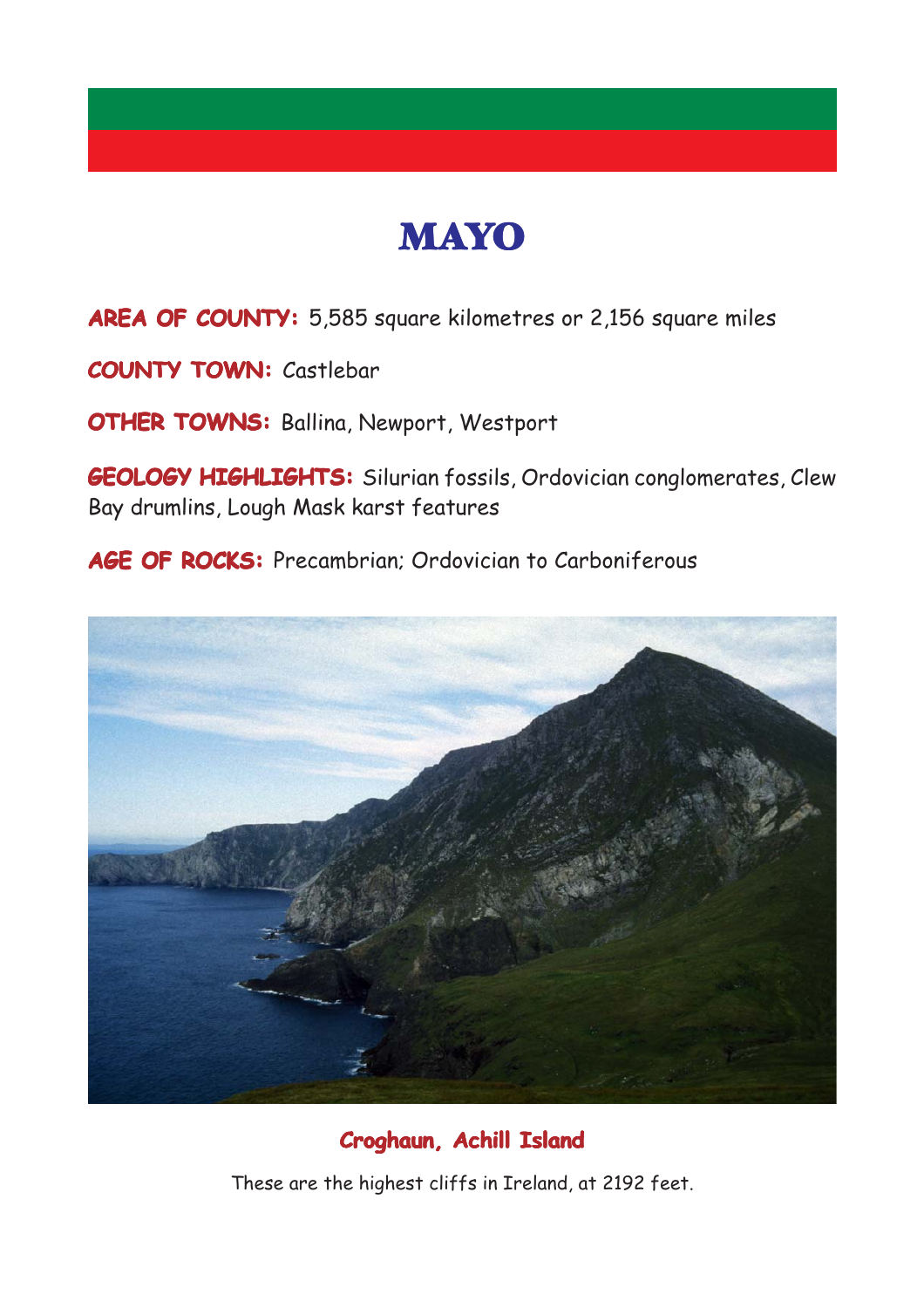

## **Geological Map of County Mayo**

**Pale purple:** Precambrian Dalradian rocks; **Pale yellow:** Precambrian quartzites; **Dark blue:** Precambrian Gneiss and Schists; **Pink:** Ordovician; **Green:** Silurian; **Red:** Granite; **Beige:** Devonian sandstones and conglomerates; **Blue gray:** Lower Carboniferous sandstones; **Light blue:** Lower Carboniferous limestone; **Brown:** Upper Carboniferous shales.

## **Geological history**

Mayo has a very long and complex geological history which geologists are still trying to understand. Many large areas are defined as terranes. These are sequences of rocks that were formed in one place and are now alongside other sequences that were originally formed a long way apart. Major faults in the Earth's crust (perhaps like the San Andreas Fault in California) have brought them together over millions of years.

North Mayo has the oldest rocks in the county, and among the oldest in the country, with ancient metamorphic schists, gneisses and other rocks. On the Belmullet Peninsula the Annagh Gneiss is around 1750 million years old. Other metamorphic rocks are younger, with most of north Mayo composed of Dalradian metamorphic rocks, similar to those found in Connemara, Donegal and in the Highlands of Scotland.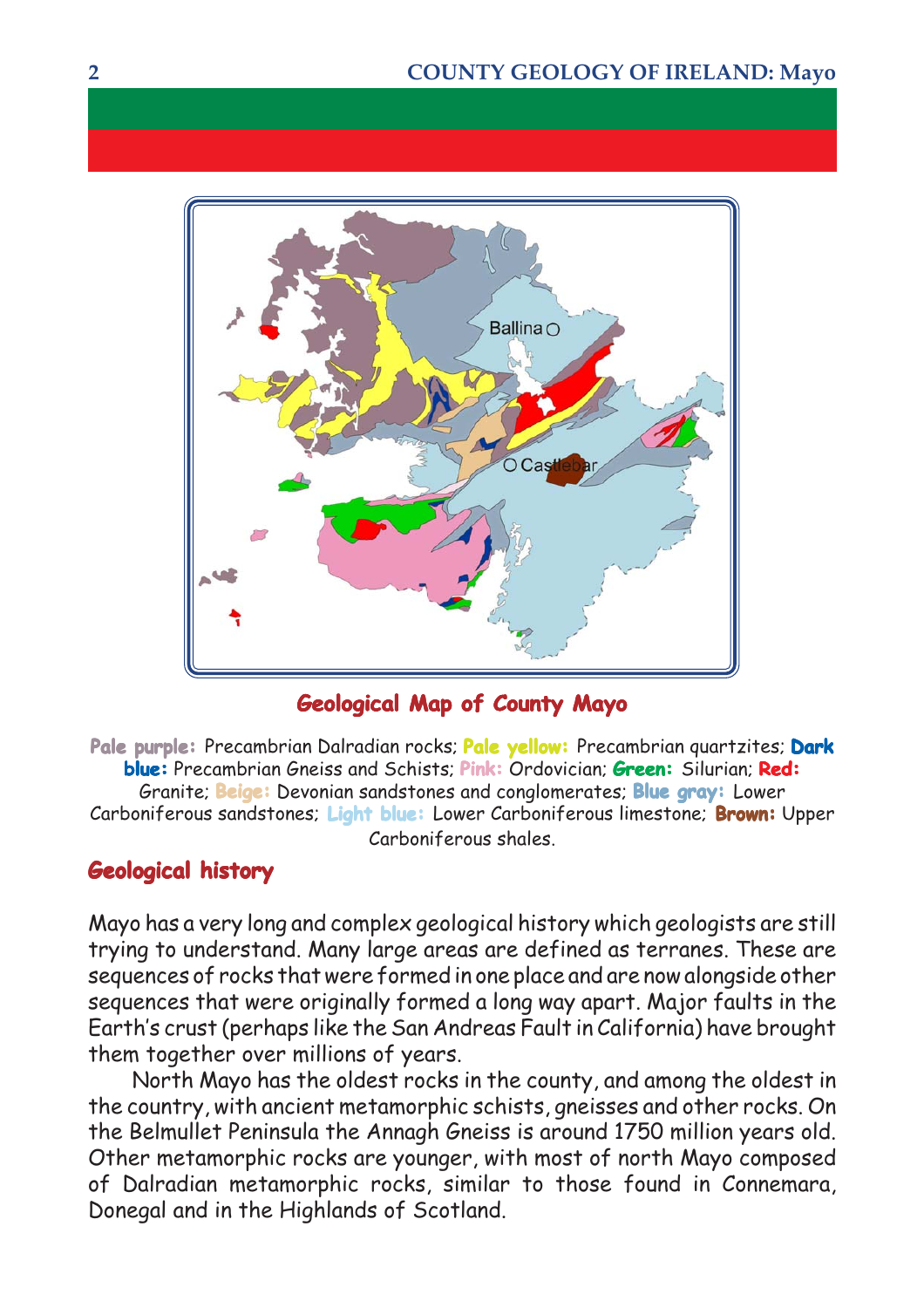South Mayo has sedimentary rocks, including some spectacular boulder conglomerates of Ordovician age preserved in an enormous fold called the South Mayo Trough. Terrane faults separate it from rocks either side. Silurian rocks are faulted alongside too, in three distinct sequences. Croagh Patrick is made of quartzite rock as one sequence. Louisburgh and Old Head have another different sequence and the southern rocks of Joyces Country are distinct again.

During the Carboniferous the sea lapped against the shores of mountains and hills from the lowlands to the east of the county. Around Lough Mask and in the Clew Bay area there are some sandstones and other rocks that were deposited on a land surface by rivers and then in a coastal plain. Above them limestone bedrock is found. Around Corraun to Newport, and on the north coast at Downpatrick Head are good places to see these rocks.



The youngest solid rocks in the county are around 60Ma (Paleogene) and are volcanic in origin (they are not shown on map). Stretching of the Earth's crust as the north Atlantic Ocean was opening allowed molten magma to move up through fractures in the rock. It cooled and solidified to form dykes of a dark crystalline rock called gabbro. A few of these have been found the Mayo hills but the largest by far, almost 400 metres wide, can be seen on the shore on the west side of Killala Bay.

The lakeshore of Lough Mask and Lough Carra have a range of superb karst features caused by slightly acid lake water dissolving the rock. One very strange feature is the cylindrical tubes which are dissolved upwards on the bottom of limestone



**Drumlins in Clew Bay viewed from the summit of Croagh Patrick**

**Geological timescale showing age of rocks in Mayo. showing age of Mayo.**